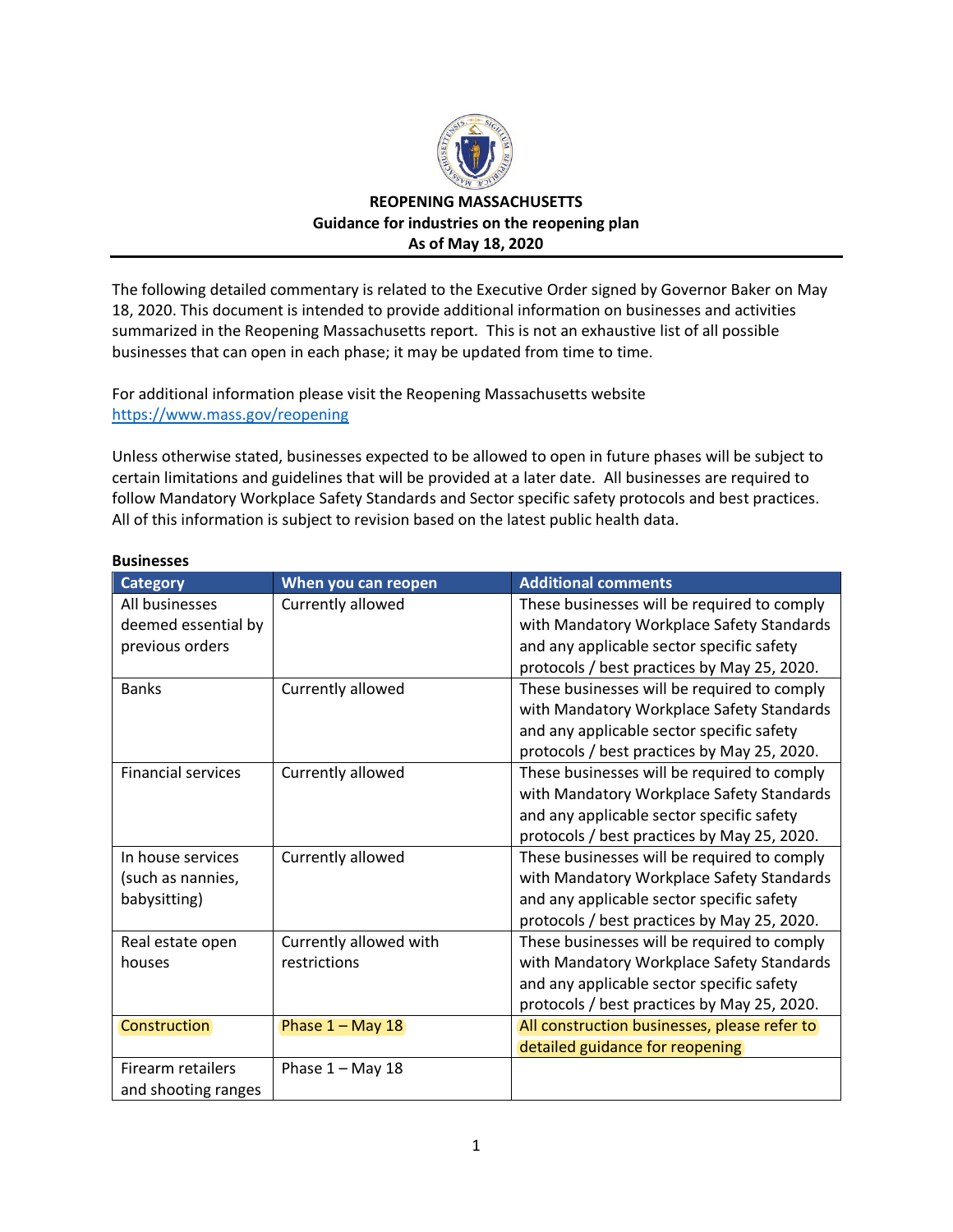| <b>Category</b>                            | When you can reopen             | <b>Additional comments</b>                      |
|--------------------------------------------|---------------------------------|-------------------------------------------------|
| Home remodeling                            | Phase $1 - May 18$              | All construction businesses, please refer to    |
|                                            |                                 | detailed guidance for reopening (includes       |
|                                            |                                 | guidance for remodeling in 1-3 family           |
|                                            |                                 | residences)                                     |
| In home                                    | Phase 1 - May 18, construction  | Construction related - e.g., painting, repairs, |
| installations                              | related                         | etc.                                            |
|                                            | Phase 2 - non construction      | Non construction related $-e.g.,$ carpet        |
|                                            | related                         | installation, home theaters, security systems   |
| Manufacturing                              | Phase $1 - May 18$              | All manufacturing businesses, please refer to   |
|                                            |                                 | detailed guidance for reopening                 |
| Places of worship                          | Phase $1 - May 18$              | Please refer to detailed guidance for           |
|                                            |                                 | reopening                                       |
| Auto dealers and                           | Phase 1 - May 25 for curbside   | Follow guidelines for non-essential retail and  |
| wholesalers                                | pickup and delivery only        | car dealerships found in the Essential          |
|                                            | Phase 2 - browsing inside the   | Services FAQ                                    |
|                                            | showroom with restrictions      |                                                 |
| Car washes                                 | Phase $1 -$ May 25              | Please refer to detailed guidance for           |
|                                            |                                 | reopening                                       |
| Drive-in movie                             | Phase $1 -$ May 25              | These businesses must follow Mandatory          |
| theaters                                   |                                 | Workplace Safety Standards.                     |
| Hair salons /                              | Phase $1 - May 25$              | Please refer to detailed guidance for           |
| barbershops                                |                                 | reopening                                       |
| <b>General office</b>                      | Phase 1 - May 25 except City of | Please refer to detailed guidance for           |
| spaces                                     | <b>Boston</b>                   | reopening                                       |
|                                            | Phase 1 - June 1 City of Boston |                                                 |
|                                            |                                 |                                                 |
| Lab space                                  | Phase $1 - May 25$              | Please refer to detailed guidance for           |
|                                            |                                 | reopening                                       |
| <b>Libraries</b>                           | Phase 1 - May 25 for curbside   |                                                 |
|                                            | pickup and delivery only        |                                                 |
|                                            | Phase 2 - browsing inside the   |                                                 |
|                                            | Library with restrictions       |                                                 |
| Pet grooming                               | Phase $1 -$ May 25              | Please refer to detailed guidance for           |
|                                            |                                 | reopening                                       |
| Retail (such as                            | Phase 1 - May 25 for curbside   |                                                 |
| clothing stores, toy                       | pickup and delivery only        |                                                 |
| stores, jewelry                            | Phase $2$ – browsing inside the |                                                 |
| stores, nurseries                          | store with restrictions         |                                                 |
| and garden centers<br>that don't sell food |                                 |                                                 |
|                                            |                                 |                                                 |
| products, adult use<br>cannabis stores)    |                                 |                                                 |
|                                            | Hotel & Restaurants - Phase 2   | Casinos and hotels attached to them should      |
| Casinos                                    |                                 |                                                 |
|                                            | Gaming area - Phase 3           | follow the guidelines for each section of the   |
|                                            | Theaters / arenas - Phase 3/4   | property (e.g. hotel, restaurants, etc.).       |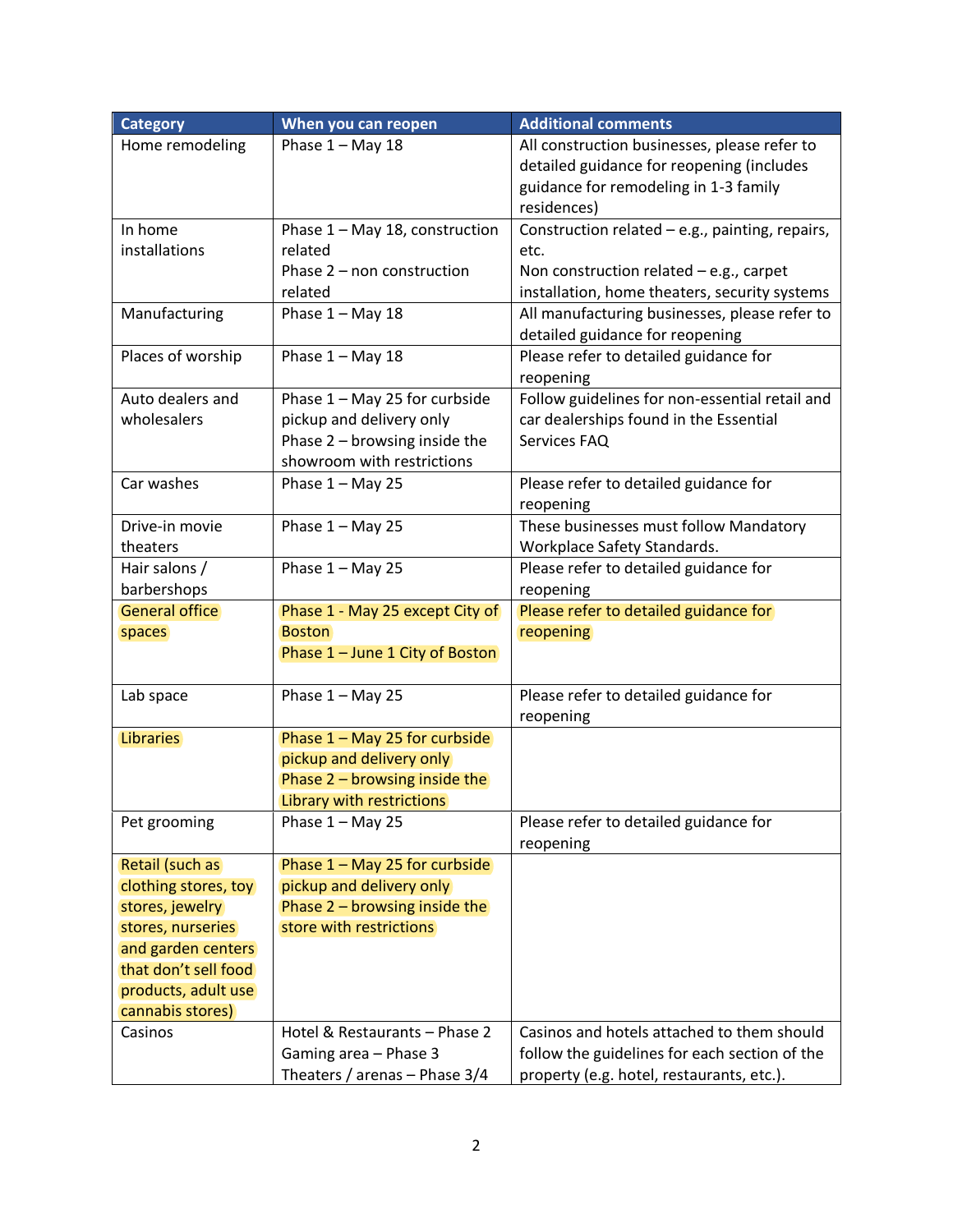| <b>Category</b>       | When you can reopen               | <b>Additional comments</b>                    |
|-----------------------|-----------------------------------|-----------------------------------------------|
| Driving schools       | Currently allowed to offer        | RMV developing comprehensive guidance         |
|                       | classroom instruction online      | for permit testing, road tests and driving    |
|                       |                                   | schools                                       |
|                       | Phase 2 - behind-the-wheel        |                                               |
|                       | training or observation of        |                                               |
|                       | another student driver            |                                               |
| Hotels and            | Currently open to provide         | We are actively considering whether           |
| accommodations        | services to essential workers     | additional guidance will be provided to       |
| (including short-     | and vulnerable populations.       | hotels/lodging before Phase 2                 |
| term / private        |                                   |                                               |
| vacation rentals by   | Phase 2 - reopen to serve         |                                               |
| owner)                | other guests with restrictions    |                                               |
| Other personal        | Phase 2                           |                                               |
| services (such as     |                                   |                                               |
| nail salons, day      |                                   |                                               |
| spas, massage         |                                   |                                               |
| therapy, tattoo       |                                   |                                               |
| parlors, electrolysis |                                   |                                               |
| studios)              |                                   |                                               |
| Restaurants           | Phase $1 - can continue to offer$ | We are actively considering whether           |
|                       | takeout and delivery options      | additional guidance will be provided to       |
|                       | Phase 2 - can begin opening       | restaurants before Phase 2                    |
|                       | dining areas                      |                                               |
| Amusement parks       | TBD - either Phase 3 or 4         |                                               |
| <b>Bars</b>           | Phase 3                           | Bars are defined as establishments that only  |
|                       |                                   | serve alcohol and do not have kitchen areas   |
|                       |                                   | that prepare food on-site.                    |
| Gyms, fitness         | Phase 3                           | Evaluating earlier opening of personal        |
| studios               |                                   | training and outdoor classes                  |
| <b>Movie theatres</b> | Phase 3                           |                                               |
| <b>Museums</b>        | Phase 3                           |                                               |
| Performance venues    | Phase 3                           | Large performance venues are an exception     |
| (such as concert      |                                   | and will open in Phase 4 following guidance   |
| halls, theatres)      |                                   | for other large venues. Some outdoor          |
|                       |                                   | performance venues may begin opening in       |
|                       |                                   | Phase 2.                                      |
| Large venues (such    | Phase 4                           | In process of determining what qualifies as a |
| as arenas, stadiums,  |                                   | large venue.                                  |
| night clubs, race     |                                   |                                               |
| tracks, other sports  |                                   | Sports without spectators TBD                 |
| venues)               |                                   |                                               |
| Flight schools        | TBD - not Phase 1                 | Comprehensive plan is being developed         |

## **Recreation & outdoors**